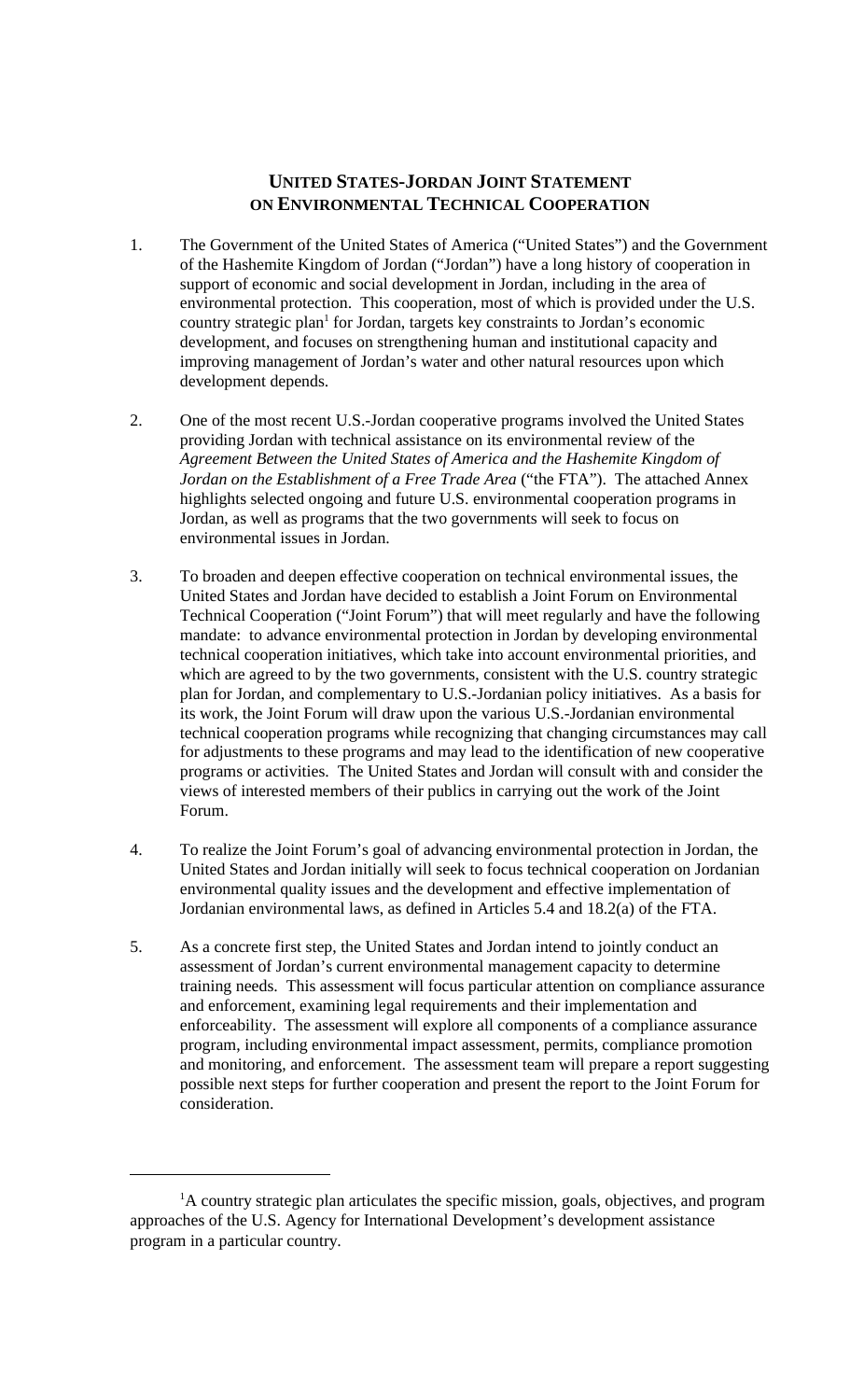- 6. It is intended that cooperative work on compliance assurance and enforcement between the two governments will involve the various U.S. and Jordanian agencies involved in environmental issues, will be tailored to the Jordanian context, will complement U.S.- Jordanian policy initiatives, and will not duplicate other work underway in Jordan on environmental enforcement and compliance assurance.
- 7. The two governments note that local currency resources are made available to Jordan as a result of U.S. cash transfers for balance-of-payments support. The two governments intend to work together to program a portion of these local currency resources to support compliance assurance and enforcement and other activities related to the mission of the Jordanian government entity responsible for coordinating the development and implementation of Jordanian environmental laws, as defined in Articles 5.4 and 18.2(a) of the FTA.
- 8. The two governments further note that the Joint Committee established under the FTA is responsible for the implementation of the provisions in the agreement, including those on the environment. The United States and Jordan recognize that, under Article 15.2(f) of the FTA, the Joint Committee will discuss the review performed by each government of the environmental effects of the FTA. The two governments look forward to the work of the Joint Committee and of the Joint Forum, and anticipate that the work of each will help inform the work of the other.

Done at Washington, in duplicate in the English language, this twenty-fourth day of October, 2000, which corresponds to this twenty-sixty day of Rajab, 1421. An Arabic language text shall be prepared, which shall be considered equally authentic upon an exchange of diplomatic notes confirming its conformity with the English language text. In the event of a discrepancy, the English language text shall prevail.

FOR THE GOVERNMENT OF THE FOR THE GOVERNMENT OF THE UNITED STATES OF AMERICA: HASHEMITE KINGDOM OF JORDAN: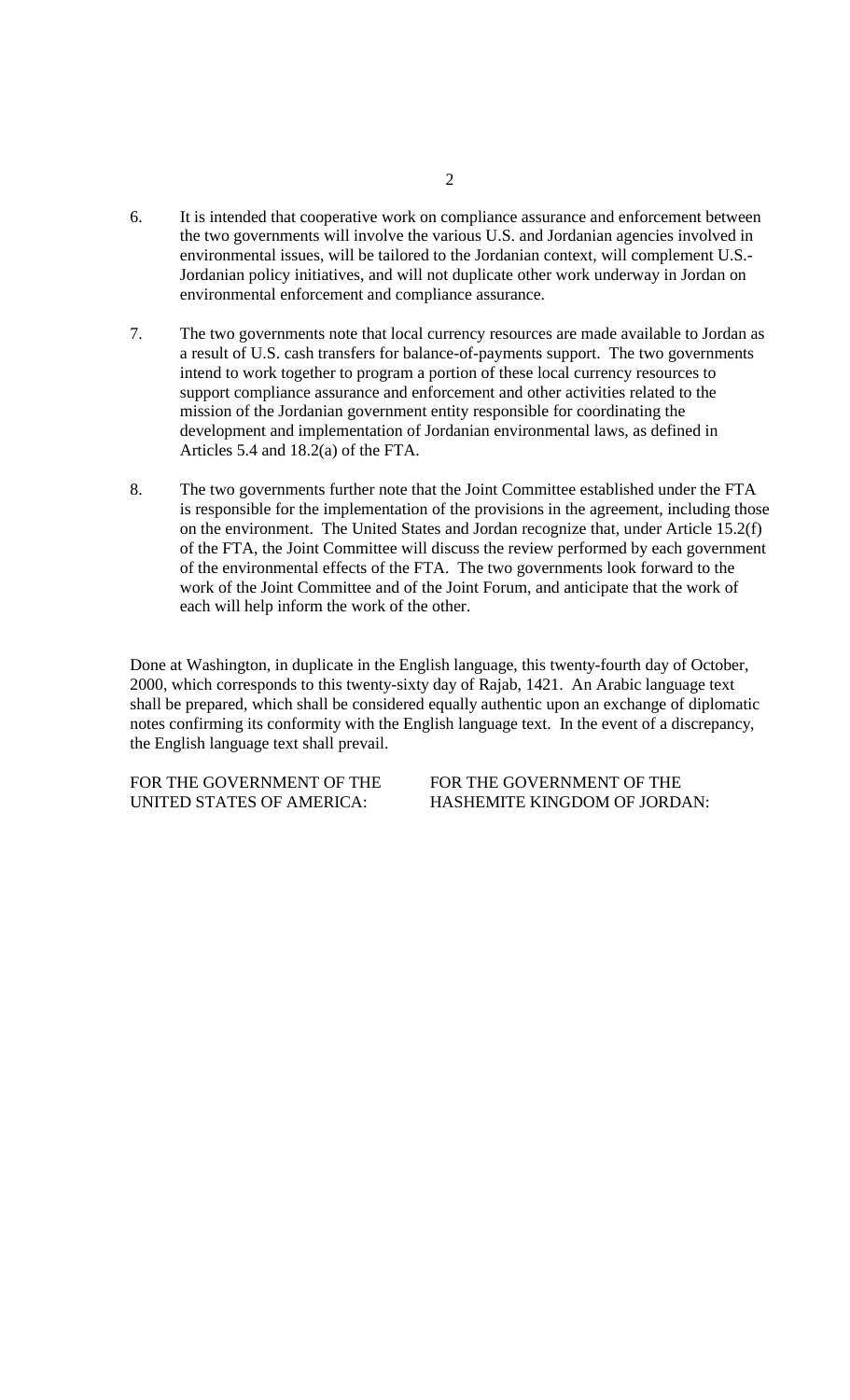#### **ANNEX**

## **SELECTED ENVIRONMENTAL TECHNICAL COOPERATION PROGRAMS**

The following programs reflect both ongoing and future U.S. support for enhancing environmental protection in Jordan. These programs focus on building human and institutional capacity in environmental management, compliance assurance and enforcement, and conservation of living and non-living natural resources. It is intended that the work of these programs will inform the development of the agenda of the Joint Forum on Environmental Technical Cooperation.

#### Protection of Water Resources

 To improve water resources management, the United States is providing assistance to Jordan to strengthen key public sector water institutions, develop a data base on the status of water resources, improve the quality of treated wastewater for agricultural and industrial use, and increase the quantity of potable water.

## Management of Solid and Hazardous Waste

 To improve solid and hazardous waste management and protect groundwater resources, the United States is providing assistance in evaluating the design and engineering of a Jordanian hazardous waste facility, and training on principles of solid and hazardous waste management.

#### Environmental Laws and Regulations

 To strengthen legal and regulatory capacity, the United States will provide assistance focused on Jordan's compliance assurance and enforcement capacity, and, through the International Visitors Program, seek to facilitate visits to the United States by Jordanian officials, including legal and regulatory experts.

## Environmental Impact Assessments

 To facilitate consideration of the environmental effects of development initiatives, the United States and Jordan are jointly conducting project-specific environmental assessments for major infrastructure programs, such as construction of the Aqaba Industrial Estate.

## Environmental Capacity Building

- To build human capacity to address environmental concerns, the United States will encourage the King Hussein Memorial Fulbright Scholarship to provide expanded opportunities for Fulbright scholars to study environmental issues.
- To improve understanding of key concepts in environmental economics, the United States will provide training in Jordan on the economics of environmental decisionmaking.
- To promote water conservation, the United States funds public education programs in Jordan on water-saving and improved water management, and helps to develop educational materials on water resource issues in the region.

## Business Partnerships and Exchanges